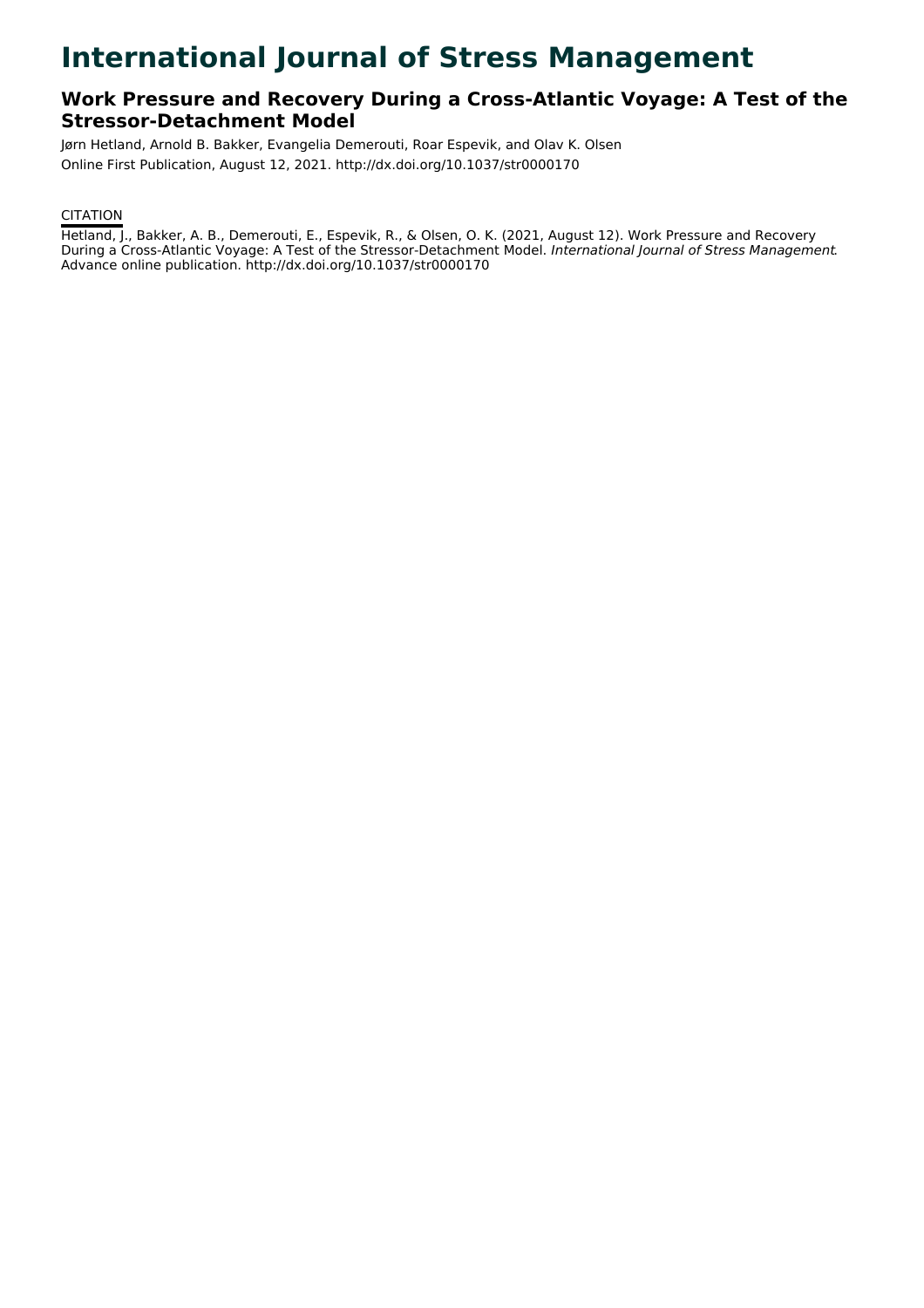

# Work Pressure and Recovery During a Cross-Atlantic Voyage: A Test of the Stressor-Detachment Model

Jørn Hetland<sup>1</sup>, Arnold B. Bakker<sup>2</sup>, Evangelia Demerouti<sup>3</sup>, Roar Espevik<sup>1</sup>, and Olav K. Olsen<sup>1</sup>

<sup>1</sup> Department of Psychosocial Science, University of Bergen<br><sup>2</sup> Center of Excellence for Positive Organizational Psychology, Erasmus University Rotterdam, Rotterdam, The Netherlands<br><sup>3</sup> Department of Industrial Engineeri

This study uses the stressor-detachment model to hypothesize that the recovery experiences of psychological detachment and relaxation are less likely after workdays with high work pressure and that individuals will therefore feel more exhausted and less engaged after such days. We also predict that daily recovery experiences weaken the daily work pressure–exhaustion relationship and strengthen the daily work pressure–work engagement relationship. We followed 78 naval cadets during a 30-day voyage on a sailing ship from Northern Europe to North America. The cadets filled out daily questionnaires for 30 days. Multilevel analyses revealed positive relationships between work pressure and both daily exhaustion and daily work engagement. A Monte Carlo test supported two of the four mediation effects. Previous-day work pressure was positively related to exhaustion and negatively related to work engagement, through reduced relaxation, but not through psychological detachment. Psychological detachment (but not relaxation) moderated the link between daily work pressure and exhaustion, while neither of the recovery experiences moderated the link between daily work pressure and work engagement. Daily work pressure was most strongly related to exhaustion among cadets who reported low psychological detachment between shifts. The implications of these findings for theory and practice are discussed.

Keywords: exhaustion, recovery, stressor-detachment model, work engagement, work pressure

Supplemental materials: <https://doi.org/10.1037/str0000170.supp>

Work intensification has made work pressure a real challenge for many employees. On days when employees experience high work pressure, job demands exceed employees' abilities with the result that they experience time pressure (Van Veldhoven, 2014). Especially on such days, employees may profit from recovery strategies aimed at replenishing their mental energy resources (Sonnentag & Fritz, 2007). Recovery is crucial to employee well-being, especially when organizations operate around the clock every day of the week, for example in order to make efficient use of machinery (Jansen et al., 2003), to meet time limits, or in maritime operations at sea (Miller et al., 2011).

In the present study, we investigate how naval cadets in a military operation at sea successfully meet their daily job demands and protect their well-being. As part of their leadership training, the cadets sail for 30 days across the North Sea and the Atlantic from Northern Europe to North America by sailing ship. During this

voyage, the naval cadets are exposed to swift changes in daily work pressure (e.g., weather conditions, simulated pirate attacks), with limited opportunities for recovery. We use the stressor-detachment model (SDM; Sonnentag & Fritz, 2015) to test the role of two recovery strategies: psychological detachment and relaxation.

This study contributes to the recovery literature in three important ways. First, we expand the SDM by investigating the role of relaxation in addition to psychological detachment. Relaxation is a recovery strategy that is found to differ from psychological detachment but is equally able to replenish energy resources (Bennett et al., 2018). We will compare the effectiveness of both recovery strategies in dealing with work pressure. Second, we test the impact of daily work pressure on exhaustion as well as work engagement. By investigating the role of recovery in these relationships, we can test the novel prediction that recovery not only helps to buffer the unfavorable relationship between work pressure and exhaustion but also boosts the favorable relationship between work pressure and engagement. Third, we test the main propositions of the SDM in an operational setting in which employees work shifts. This context offers an opportunity to test the validity of the model under constrained conditions, where off-job time is spent in the work context and participants' job and off-job activities are similar.

#### Theoretical Background

According to Van Veldhoven (2014), quantitative job demands refer to the amount and speed of work that is to be performed, and the level of physical and/or psychological effort invested in order to

Jørn Hetland **D** <https://orcid.org/0000-0001-7845-7092>

The idea and preliminary findings from the study were presented at the 13th European Academy of Health Psychology conference (2018). The part of the data measuring daily work pressure has previously appeared in Bakker et al. (2020), while the control variable sleep quality was also included in Nordmo et al. (2019).

Correspondence concerning this article should be addressed to Jørn Hetland, Department of Psychosocial Science, University of Bergen, Christies gate 12, P. O. Box 7807, N-5020 Bergen, Norway. Email: [joern](mailto:joern.hetland@uib.no) [.hetland@uib.no](mailto:joern.hetland@uib.no)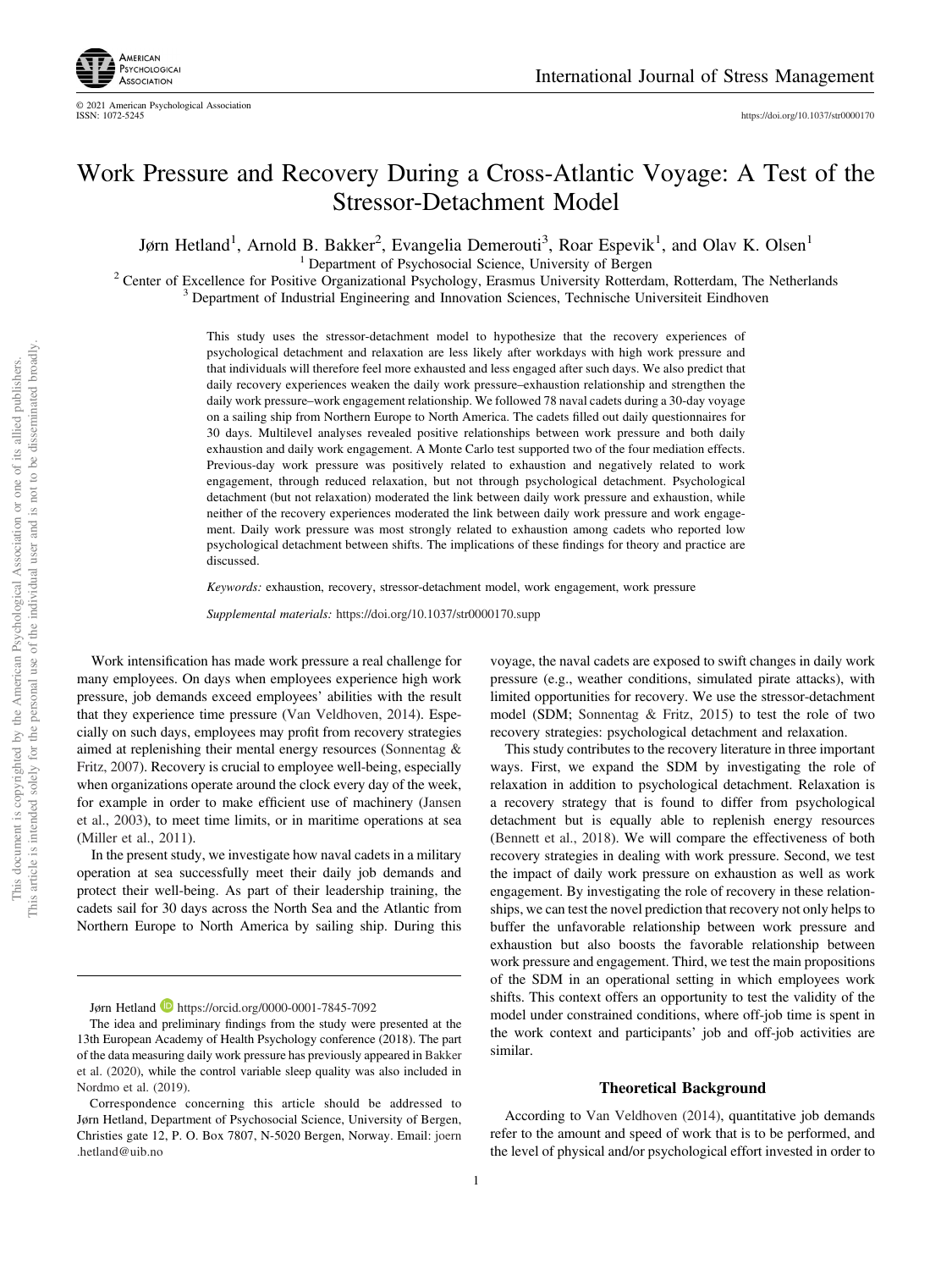do the work. Work pressure refers to situations in which such quantitative job demands have increased above normal levels. Work pressure is a job stressor. As such, it may increase exhaustion because, when confronted with stressors, employees have to invest extra effort and have to regulate their energy and emotions in order to meet the job demands (Zohar et al., 2003). The relationship between work pressure and exhaustion has been confirmed by longitudinal research (implying accumulation effects), but also by daily diary research (implying depletion; e.g., Demerouti et al., 2004, 2015). In parallel to the stressor–strain framework, LePine et al. (2005) introduced the challenge stressor–hindrance stressor framework, according to which work pressure can be considered a challenge stressor. As such, it costs considerable energy and is a strain, but at the same time may be inspiring and create interest. Challenge stressors like work pressure trigger positive emotions, increase work engagement and have a positive impact on performance (LePine et al., 2005). In contrast, hindrance stressors such as role conflicts and "red tape" are a strain, thwart the satisfaction of basic psychological needs and are therefore negatively related to work engagement and performance (De Gieter et al., 2018).

Crawford et al. (2010) have provided evidence of the challenge stressor–hindrance stressor framework. However, the vast majority of the studies included in their meta-analysis used a between-person approach, and thus examined differences in strain and work engagement between individuals exposed to low versus high levels of work pressure. In a daily diary study, the focus is on variations in work pressure within each person, from day to day. The question is whether a daily increase in work pressure coincides with a daily increase in strain (e.g., exhaustion) and work engagement independently of the baseline work pressure. Although some recent within-person studies have confirmed that daily work pressure acts as a challenge stressor (De Gieter et al., 2018; Tadić et al., 2015), other studies have failed to find a relationship between daily work pressure and daily work engagement (e.g., Breevaart & Bakker, 2018). In the present study, we propose that daily work pressure will act as a challenge stressor. Such stressors cost considerable energy and thereby lead to exhaustion (Crawford et al., 2010; Pindek et al., 2018). However, the naval cadets are tested in a maritime operation in which they face novel and exciting challenges at sea, and can be expected to be eager to satisfy their need for competence and to reach their performance goals. Thus, higher levels of work pressure are expected to coincide with higher levels of work engagement as well.

Hypothesis 1: Daily work pressure is positively related to daily (a) exhaustion and (b) work engagement, after controlling for previous-day exhaustion and work engagement.

#### The Stressor-Detachment Model

Work can be engaging, but it is also strenuous and may cost considerable psychological and physical resources. It is, therefore, important to regularly recover and replenish the resources that are used up during work (Zijlstra & Sonnentag, 2006). Recovery refers to the process of strain reduction during which an individual's functioning returns to its prestressor level (Sonnentag & Fritz, 2007). Employees may engage in various activities—for example, sleep, sport and exercise, social activities, meditation—to reduce strain and restore a state of physiological and psychological

performance readiness (Demerouti et al., 2013). The present study focuses on recovery experiences because "it is not a specific activity per se that helps [one] to recover from job stress but its underlying attributes" (Sonnentag & Fritz, 2007, p. 204). We selected two experiences: (a) psychological detachment, which implies refraining from job-related activities and not thinking about work during nonwork time, and (b) relaxation, which is characterized by low activation and increased positive affect (Stone et al., 1995), both of which have been found to be among the most effective means of reducing exhaustion (Demerouti, 2015). We excluded mastery and control as recovery experiences, since mastery seems to be more relevant to gaining new energy from learning something new, while control is more akin to a boundary condition.

A recent meta-analysis (Bennett et al., 2018) showed that psychological detachment and relaxation are important predictors of energy (i.e., reduced fatigue and increased vigor). Moreover, psychological detachment and relaxation during off-job time are important predictors of next-day work engagement (ten Brummelhuis & Bakker, 2012). Sonnentag and Fritz (2015) have proposed using the SDM as an integrative framework to understand the role of recovery experiences in the whole recovery process, whereby psychological detachment is both a mediator and moderator of the job stressor– strain relationship. The SDM proposes that, on days when job stressors like work pressure are relatively high, individuals continue working or continue talking or ruminating about their work during off-job time (Cropley & Millward Purvis, 2003). As a consequence, people do not detach from work and continue to experience job strain.

There is some preliminary evidence of this mediation process. Cross-sectional studies have confirmed that job demands (including work pressure) are related to higher fatigue Kinnunen et al. (2011), and stress and lower life satisfaction Safstrom and Hartig (2013) through difficulties detaching psychologically from work. Using a 6-month time lag, Von Thiele Schwarz (2011) found that a lack of withdrawal from work partially mediated the link between job demands, on the one hand, and a decreased sense of recovery and increased fatigue, on the other. Using a 10-day diary study, Germeys and De Gieter (2017) found that employees had more trouble detaching from their work on days when work pressure was high. Interestingly, the study showed that employees were also less satisfied with their marital relationship on these days. This suggests a negative work-to-family spillover effect and provides some support for the SDM.

We test the mediation hypothesis proposed by the SDM in an operational setting in which employees work shifts. In addition, we expand the SDM by integrating relaxation in the model. Since the naval cadets are on a 30-day voyage from Northern Europe to North America, they work and rest in the same environment, that is the sailing ship. This context offers an opportunity to test the validity of the SDM under constrained conditions. It is unclear how well the cadets will be able to detach from work while remaining in their work environment at all times. On board the ship, it may actually be easier to sit down and relax (engage in mindfulness, listen to music, watch TV, etc.) than to really distance from work and detach psychologically.

We propose that, on days the cadets experience higher work pressure, they will be less likely to detach psychologically from their work or to relax, which, in turn, will contribute to more exhaustion. In a similar vein, we predict that recovery experiences play a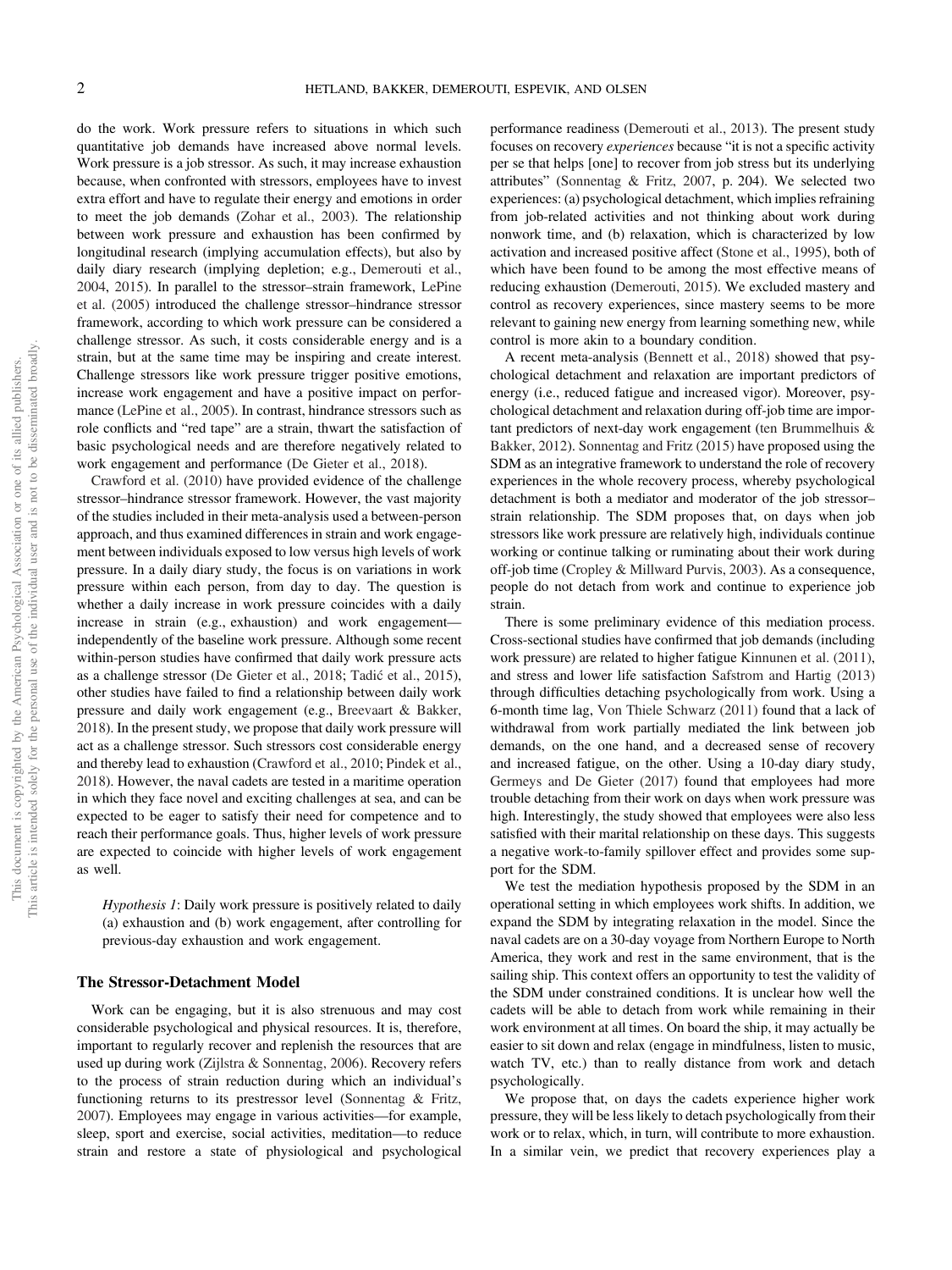mediating role in the relationship between daily work pressure and daily work engagement. The SDM proposes that daily job stressors lead to an increase in negative affective states such as anxiety and anger (e.g., Ilies et al., 2010). The high level of negative activation makes it more difficult to detach from work during off-job time and to relax because it stimulates recall of the stressful events that occurred during the workday (Bono et al., 2013). Previous research has demonstrated that psychological detachment and relaxation are positively related to work engagement (Siltaloppi et al., 2009; ten Brummelhuis & Bakker, 2012). This leads to the novel prediction (not in the SDM) that, on the days when individuals experience higher work pressure, they are less likely to detach psychologically from their work or to relax, and consequently experience lower work engagement. Since the direct relationship between work pressure and work engagement is hypothesized to be positive, this is a case of inconsistent mediation (MacKinnon et al., 2007).

Hypothesis 2: Previous-day work pressure is (a) positively related to exhaustion and (b) negatively related to work engagement, through reduced present-day psychological detachment.

Hypothesis 3: Previous-day work pressure is (a) positively related to exhaustion and (b) negatively related to work engagement, through reduced present-day relaxation.

# Recovery Experiences as Moderators

The SDM proposes that psychological detachment from work during off-job time is not only a direct and indirect predictor of strain and (impaired) well-being, but may also alleviate or buffer the negative impact of job stressors. It is noteworthy that, in contrast to coping mechanisms that refer to how individuals deal with specific stressors, recovery activities can be seen as a kind of time-delayed coping that refers to the way individuals restore their resources when the stressor is no longer present (Sonnentag & Fritz, 2015). On the days when individuals do not detach from their work during off-job time, job stressors are constantly present and may continue to evoke strain reactions, including exhaustion. In contrast, on the days when individuals detach psychologically from their work, they forget about their job stressors, rebuild their psychological resources, and recover from the work-related effort (Sonnentag & Fritz, 2015). Thus, psychological detachment is proposed to attenuate the positive relationship between job stressors and strain.

There is indeed some evidence of this interaction effect. In their 1-year follow-up study, Sonnentag et al. (2010) found that psychological detachment buffered the positive relationship between T1 job stressors and T2 psychosomatic complaints, as well as the negative relationship between T1 job stressors and T2 work engagement. Similarly, Sianoja et al. (2018) found that the relationship between workload and exhaustion (but not sleep difficulties) was moderated by psychological detachment. The workload was only positively related to exhaustion for employees who were low (vs. high) in detachment. Finally, using a daily diary design, Korunka et al. (2012) found that, when railway controllers were able to psychologically detach from their work in the hours before a night shift, the workload during the shift was unrelated to fatigue after 4 hr of shift work. In contrast, the workload was positively related to fatigue after 4 hr of shift work when the railway controllers could not detach from work. Importantly, however, this moderator effect of detachment disappeared after 8 and 12 hr of shift work. In the present study, we try to replicate and expand these findings. Specifically, in addition to psychological detachment, we propose and test relaxation as a recovery experience that buffers the relationship between work pressure and strain. Furthermore, we test the role of both recovery strategies in reducing exhaustion and protecting work engagement. Relaxation is an important recovery experience because it interrupts the high arousal state and high activation that translate job stressors into illness (Brosschot et al., 2005). Relaxation thus restores an individual's mental energy resources, so that these resources return to their prestressor state (Sonnentag & Fritz, 2007). Empirical evidence suggests that relaxation helps to reduce stress-related complaints in both the short and the long run (Stone et al., 1995; van der Klink et al., 2001). More specifically, Siltaloppi et al. (2009) demonstrated, using a sample of Finnish employees working in different occupational sectors, that relaxation protected against increased job exhaustion under high time demands.

Moreover, we argue that relaxation in the hours between shifts will help naval cadets to react with enthusiasm to work pressure. There is extensive literature showing that recovery helps individuals to stay engaged (e.g., Sonnentag et al., 2010; ten Brummelhuis & Bakker, 2012). The reason for this is that individuals who detach from work and relax can refill their energy reservoir, which has been depleted during work (because of the expenditure of effort). Once the energy reservoir has been replenished, people are more likely to feel energized at work and to be enthusiastically engaged in work. Moreover, individuals who have refilled their energy reservoir through detachment or relaxation will be better equipped to deal with the daily work pressure and will deal with it enthusiastically (i.e., engagement). After having recovered, the job stressor will be perceived as a challenge through which an individual can learn and grow (Cavanaugh et al., 2000). However, when individuals have not found opportunities to detach psychologically from work or to relax and reduce physiological arousal, work pressure is likely to lead to exhaustion and reduced work engagement.

Hypothesis 4: The positive relationship between work pressure and daily exhaustion is moderated by (a) previous-day psychological detachment and (b) previous-day relaxation. This relationship is weaker for cadets who report high (vs. low) levels of recovery experiences.

Hypothesis 5: The positive relationship between work pressure and daily work engagement is moderated by (a) previous-day psychological detachment, and (b) previous-day relaxation. This relationship is stronger for cadets who report high (vs. low) levels of recovery experiences.

#### Method

#### Participants and Procedure

A total of 78 Norwegian naval cadets from a Military University College participating in a cross-Atlantic voyage were invited to participate in our study. As part of their leadership training, the cadets were going to sail across the North Sea and the Atlantic from Northern Europe to North America by sailing ship during the storm season. All the invited participants were informed about the purpose of the study and gave their written consent to participate 2 days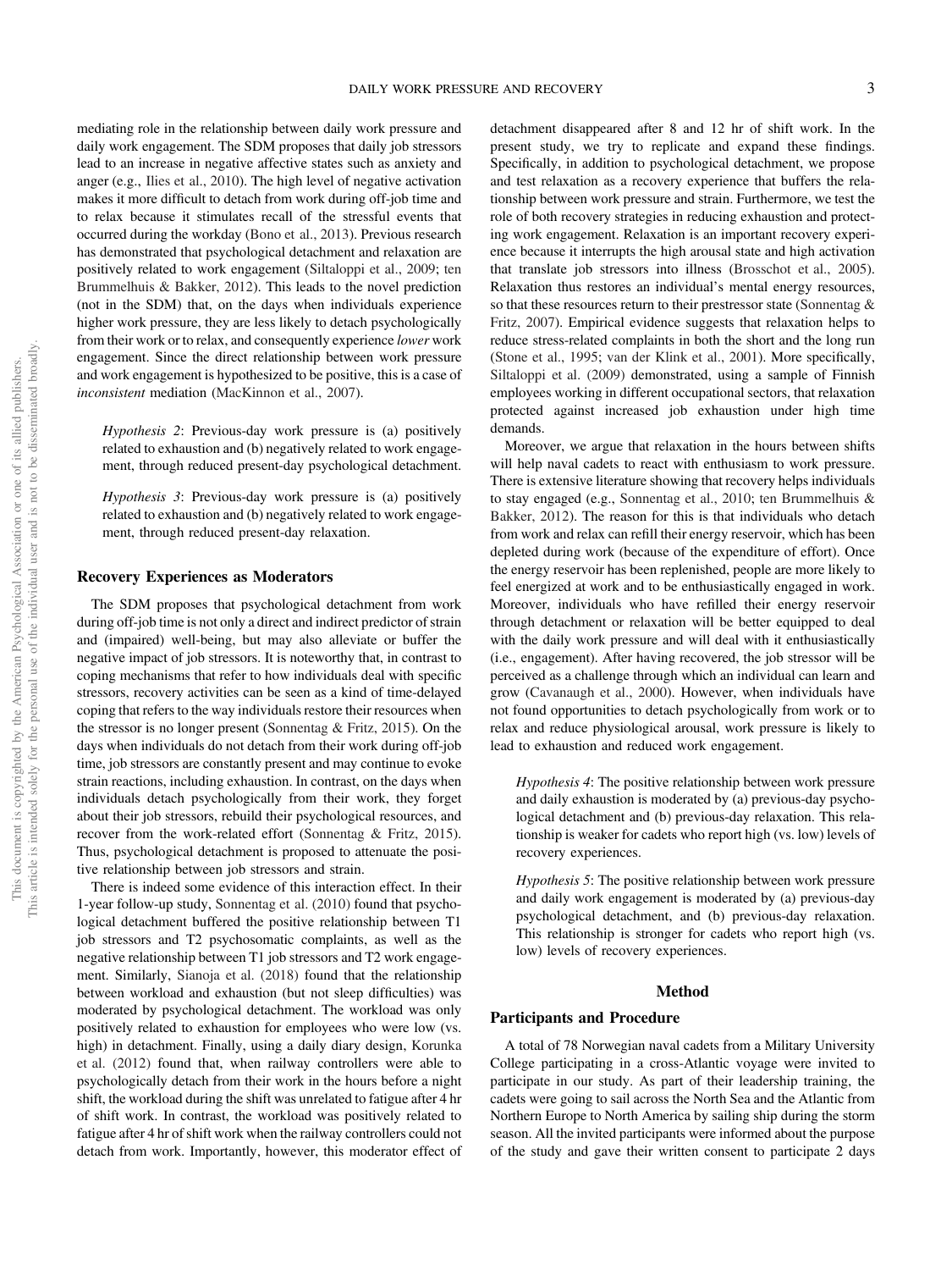before departure. However, one male cadet had to withdraw from the voyage and was granted leave of absence by the Military University College. The final sample therefore consisted of 77 cadets, yielding an overall participation rate of 98.7%. The written consent form and the questionnaires were registered and approved by the Norwegian Centre for Research Data prior to the data collection. In the written consent, it was clearly stated that participation was totally voluntary and that the cadets were free to withdraw from the study at any point in time without providing any reason.

During the voyage, the cadets were given different work tasks, such as planning and navigation, safety and fire drills, maintenance work, and sailing maneuvers that are essential for the performance of the sailing ship, in addition to academic studies. The participants received a booklet containing diary questionnaires for the first 30 days of their 75-day stay on the sailing ship. In order to ensure a good response rate, and to control for circadian rhythm effects, the cadets were instructed to fill out the questionnaire just before dinner at 5 p.m. each day, and they were promised individual monitoring reports on selected variables to enhance their personal development after the voyage. Moreover, leading officers reminded the cadets every day about the time they were to fill out the questionnaires. As a result, the daily mean response rate across the 30 days of the voyage was 91.12%. The sample consisted of 69 male participants (89.6%) and 8 female participants (10.4%). The mean age of the participants was 22.9 years ( $SD = 2.2$ ). Of the 77 participants, 70 were from the naval branch and 7 from the army branch of the armed forces.

#### Measures

We used daily diaries to measure our study variables. All daylevel questionnaires were adapted versions of existing scales. We adapted the time frame of the scales and reduced the number of items for most scales, so that the questions could be answered daily (cf., Ohly et al., 2010).

Day-level work pressure was measured using four items relating to quantitative and time pressure aspects of work. The items were based on a scale developed by van Veldhoven et al. (2002). The items followed a heading that read "To what extent ... ." The following are two examples: "did you have to work extra hard in order to complete something?," and "did you have to work fast?"  $(1 = not at all, 5 = to a very large extent). Reliability coefficients$ ranged from .80 to .95 across the 30 days, and the average Cronbach's α coefficient was .89.

Day-level exhaustion was measured using three items from the Maslach Burnout Inventory-General Survey (MBI-GS; Schaufeli et al., 1996). Two example items are: "Today, I felt emotionally drained from my work" and "Today, I felt used up at the end of the workday" (1 = totally disagree,  $5 =$  totally agree). We refer to Xanthopoulou and Meier (2014) for a discussion of the differences between chronic burnout and daily burnout symptoms ("state burnout"). Reliability coefficients ranged from .82 to .96 across the 30 days. The average Cronbach's α was .89.

Day-level work engagement was measured using the state version (Breevaart et al., 2012) of the nine-item Utrecht Work Engagement Scale (UWES; Schaufeli et al., 2006). Here are three example items: "Today, I felt bursting with energy" (vigor), "Today, I was enthusiastic about my job" (dedication), and "Today, I was immersed in my work" (absorption). The statements could be answered on a 5-point scale  $(1 = totally disagree, 5 = totally agree)$ . The reliability coefficients (Cronbach's  $\alpha$ ) had values ranging from .85 to .95 across the 30 days. The average Cronbach's α was .90.

Day-level recovery experiences in the form of psychological detachment and relaxation were measured using three items each from the Recovery Experience Questionnaire (Sonnentag & Fritz, 2007). The items followed a heading that read: "When not on duty (the last 24 hr) ... ". Example items for relaxation are: "I did relaxing things," and "I used the time to relax." Example items measuring psychological detachment are: "I distanced myself from my work," and "I have not been thinking about work at all." Participants could respond to these items on a 5-point scale, ranging from 1 (totally disagree) to 5 (totally agree). For psychological detachment, the Cronbach's  $\alpha$  ranged from .45 to .86 across the 30 days (the average Cronbach's  $\alpha$  was .75). Note that this scale produced inconsistent responses on one of the days, which will be considered in the discussion section. For relaxation, the Cronbach's α ranged from .75 to .94 across the 30 days (the average Cronbach's  $\alpha$  was .90).

#### Control Variables

Sleep quality was measured using a single item asking the cadets to evaluate the previous night's sleep. Participants could respond to this item on a 6-point scale, ranging from 1 (very bad) to 6 (very good).

#### Analysis Strategy

In order to utilize the multilevel structure of the data, which means that the 30 daily measurements (Level 1) of the study constructs were nested within individuals (Level 2), we applied a two-level multilevel analysis with random intercepts using Mplus 7.4. Prior to conducting the multilevel analysis, the data were structured in a long format, where each row represents one measurement point per subject. In the analyses, we model both present-day (t) and previous-day  $(t - 1)$  predictions. Hence, in addition to the original present-day variables, we constructed a set of lagged variables representing our study constructs on the previous day  $(t - 1)$ . Moreover, in the analyses, the day-level predictors were centered on the respective person mean and strictly defined as within-level variables, while the between-level predictors were modeled by using grand mean centered average scores of the variables. To test the hypothesized relationships, we modeled a prospective change model including a day-to-day dynamic moderator based on the analytical strategies recommended by Larson and Almeida (1999), including both present-day and previous-day variables at the within level of analysis. [Figure S1,](https://doi.org/10.1037/str0000170.supp) available as online supplement, presents the proposed research model. Because of the complexity of the hypothesized model, we used a model-building approach in the analysis to test the hypothesized main, mediational, and moderation effects one step at a time, building on the previous model. During the voyage, the cadets worked one of three shift rotas, where the first shift was on duty for 8 hr from 8.00 to 12.00 and from 20.00 to 24.00, the second shift from 12.00 to 16.00 and from 24.00 to 4.00, while the third shift worked from 16.00 to 20.00 and from 4.00 to 8.00. As the cadets were on the same shift during the whole voyage, shift type was not considered to be appropriate as a control variable for our daily outcomes in the analysis. Since the cadets who worked the least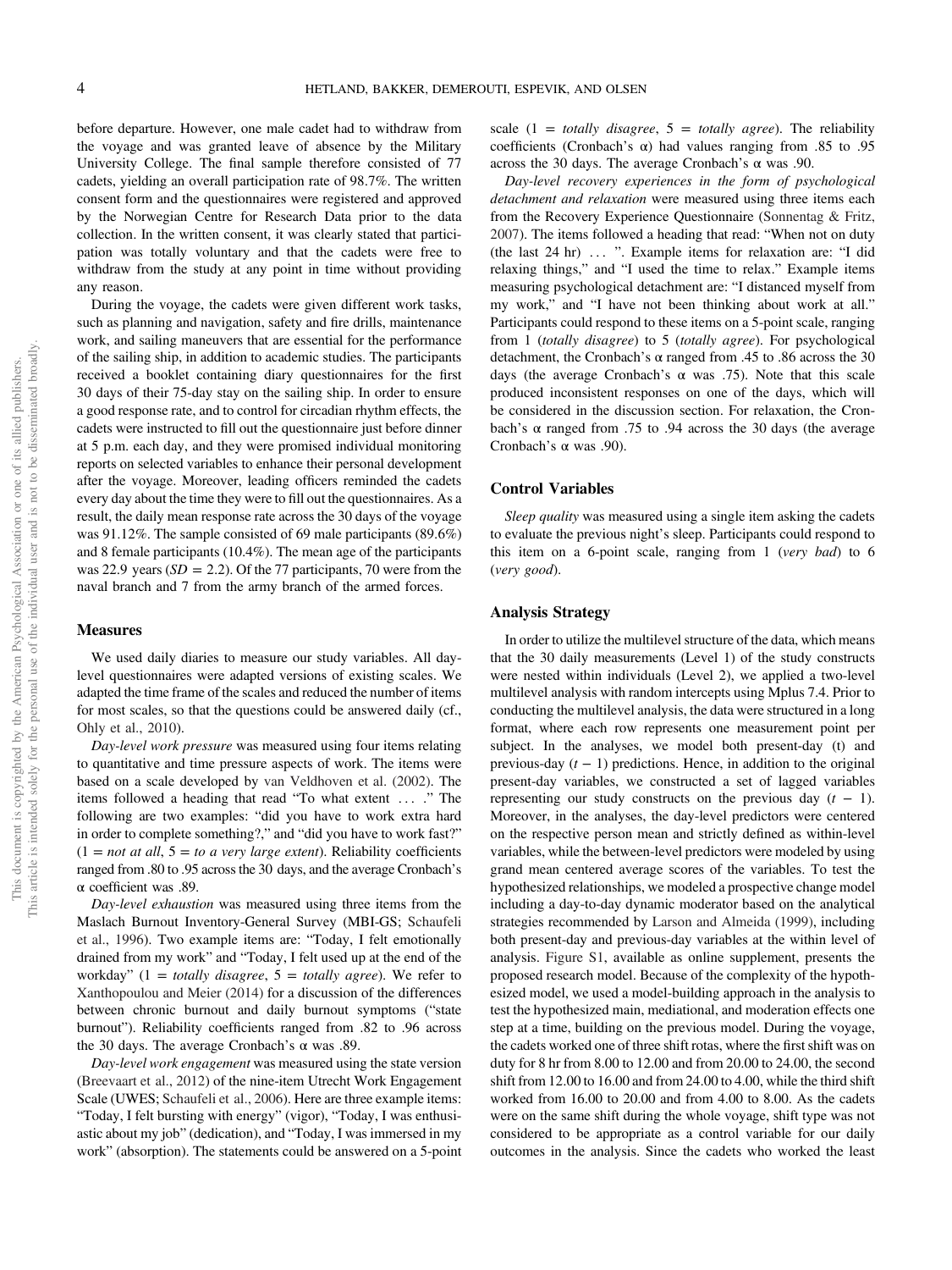This article is intended solely for the personal use of the individual user and is not to be disseminated broadly This article is intended solely for the personal use of the individual user and is not to be disseminated broadly. This document is copyrighted by the American Psychological Association or one of its allied publishers. This document is copyrighted by the American Psychological Association or one of its allied publishers.

favorable shifts during night time (from 24.00 to 4.00 and from 4.00 to 8.00) may occasionally have had more problems sleeping during the trip, we controlled for daily sleep quality. In order to model all theoretically relevant relationships between the study constructs, in addition to the hypothesized structural paths, we also included correlations between the predictors and between the two outcome variables at both the within level and between level. Moreover, at the between level, the general-level predictors were entered following the steps of the model-building approach. Model fit was determined using the following goodness of fit indices: chi-square, comparative fit index (CFI), Tucker–Lewis coefficient (TLI), root-mean-square error of approximation (RMSEA), and standardized root-meansquare residual (SRMR). The CFI and TLI were used to determine incremental fit, and RMSEA to determine the overall absolute fit (Hu & Bentler, 1999). In addition, SRMR provides information about the absolute fit of the model on the between and within levels, respectively. Conventionally, a value close to .95 for CFI and TLI, a value close to .05 for RMSEA, and a value close to .08 for SRMR, are indicative of a relatively good fit between the hypothesized model and the observed data (Hu & Bentler, 1999). The significance of indirect effects was tested by estimating confidence intervals using a Monte Carlo method (Selig & Preacher, 2008). Moreover, simple slope tests for hierarchal linear models were used to examine whether the slopes in the potential day-level interactions were significantly different from zero (Preacher et al., 2006). The slopes were tested at  $\pm 1$  SD for the predictor and moderators, and calculations were based on the asymptotic covariance matrix from the respective multilevel models using R version 3.4.3.

# **Results**

Table 1 shows the means, standard deviations, and correlations between all study variables.

The estimation of intraclass correlations (ICCs) for our outcomes prior to the two-level multilevel analysis revealed coefficients of .49 for exhaustion and .25 for work engagement, indicating sufficient remaining day-level variance in the respective dependent variables to proceed to models including day-level predictors. The estimated ICCs for the predictor variables were .32, .48, and .29, for work pressure, psychological detachment, and relaxation, respectively. In all tested models, we controlled both outcomes (exhaustion and work engagement) for their respective previous-day levels and sleep quality the previous night on the within-person level, and the average sleep quality across the 30 days on the between level.

In our first hypotheses (Hypotheses 1a and 1b), we postulate a positive relationship between daily work pressure and both exhaustion and work engagement within the same day. Using a model-building approach, we therefore first tested the main effect model estimating the main effects between daily work pressure and both daily exhaustion and work engagement on the same day at the within level. Correspondingly, the main effects of work pressure on both outcomes were modeled on the between level. The model showed an acceptable fit to the data ( $\chi^2 = 42.7$ ,  $df = 6$ ,  $p < .001$ , CFI = .97, TLI = .88, RMSEA = .051, SRMR<sub>within</sub> = .030,  $SRMR<sub>between</sub> = .000$ , and, in support of Hypotheses 1a and 1b, revealed significant positive relationships between daily work pressure and both present-day exhaustion (β = .18,  $p < .01$ ) and work engagement ( $\beta = .17$ ,  $p < .01$ ). At the between level, a significant positive relationship was found between work pressure and exhaustion ( $\beta = .42$ ,  $p < .01$ ), while work pressure was unrelated to work engagement (β = .01, *n.s.*).

In Hypotheses 2a and 2b, we predict that previous-day work pressure is positively related to exhaustion and negatively related to work engagement, through present-day reduced psychological detachment. Correspondingly, in Hypotheses 3a and 3b, we predict that the previous-day's level of work pressure will be positively related to exhaustion and negatively related to work engagement, through present-day reduced relaxation. Continuing our modelbuilding approach, we therefore expand the model at the within level by also including daily work pressure of the previous day, and daily psychological detachment and relaxation of the present day, modeling both their direct and indirect relationships with daily exhaustion and work engagement. At the between level, the model was expanded by including the mean scores of psychological detachment and relaxation across the 30 days. The mediational model fit the data well ( $\chi^2 = 23.02$ ,  $df = 8$ ,  $p < .01$ , CFI = .99, TLI = .95, RMSEA = .029, SRMR<sub>within</sub> = .016, SRMR<sub>between</sub> = .000), but an examination of the structural paths in the model revealed that the direct effects of previous-day's work pressure on both exhaustion ( $β = -.02, n.s$ .) and work engagement ( $β = -.02,$ n.s.) were not significant. We, therefore, adjusted the model by omitting these direct paths from the model. The adjusted model fitted the data well ( $\chi^2 = 25.27$ ,  $df = 10$ ,  $p < .001$ , CFI = .99, TLI = .96, RMSEA = .026, SRMR<sub>within</sub> = .017, SRMR<sub>between</sub> = .000), and omitting the direct paths did not result in a significant deterioration of fit ( $\Delta \chi^2 = 2.25$ ,  $\Delta df = 2$ , *n.s.*), which supports the validity of the adjusted model. In accordance with our hypothesized indirect effects, the adjusted model revealed significant negative predictions from previous-day work pressure to both psychological detachment  $(\beta = -.08, p < .01)$  and relaxation  $(\beta = -.13, p < .01)$  of the present day. As expected, relaxation was again negatively related to daily

Table 1 Means, Standard Deviations, and Correlations Between Study Variables

| Variables                   |      | SD   |               |           |          |          |          |
|-----------------------------|------|------|---------------|-----------|----------|----------|----------|
|                             | M    |      |               |           |          |          |          |
| 1. Work pressure            | 2.42 | .81  | $.89^{\circ}$ | $.51***$  | $-.05$   | $-27*$   | $-.16$   |
| 2. Exhaustion               | 2.36 | .98  | $.22***$      | (89)      | $-.40**$ | $-.24*$  | $-.38**$ |
| 3. Work engagement          | 3.21 | .66  | $.18***$      | $-.27***$ | (.90)    | .07      | .07      |
| 4. Psychological detachment | 2.71 | .82  | $-.17***$     | $-.16***$ | $-.04$   | (.75)    | $.39***$ |
| 5. Relaxation               | 2.84 | 1.01 | $-.24***$     | $-.15***$ | .04      | $.34***$ | (.90)    |

*Note.* Correlations above the diagonal are person-level correlations  $(n = 77$  respondents), and correlations below the diagonal are day-level correlations ( $n = 2,310$  measurement occasions).<br>\*  $p < .05$ . \* \*  $p < .01$ .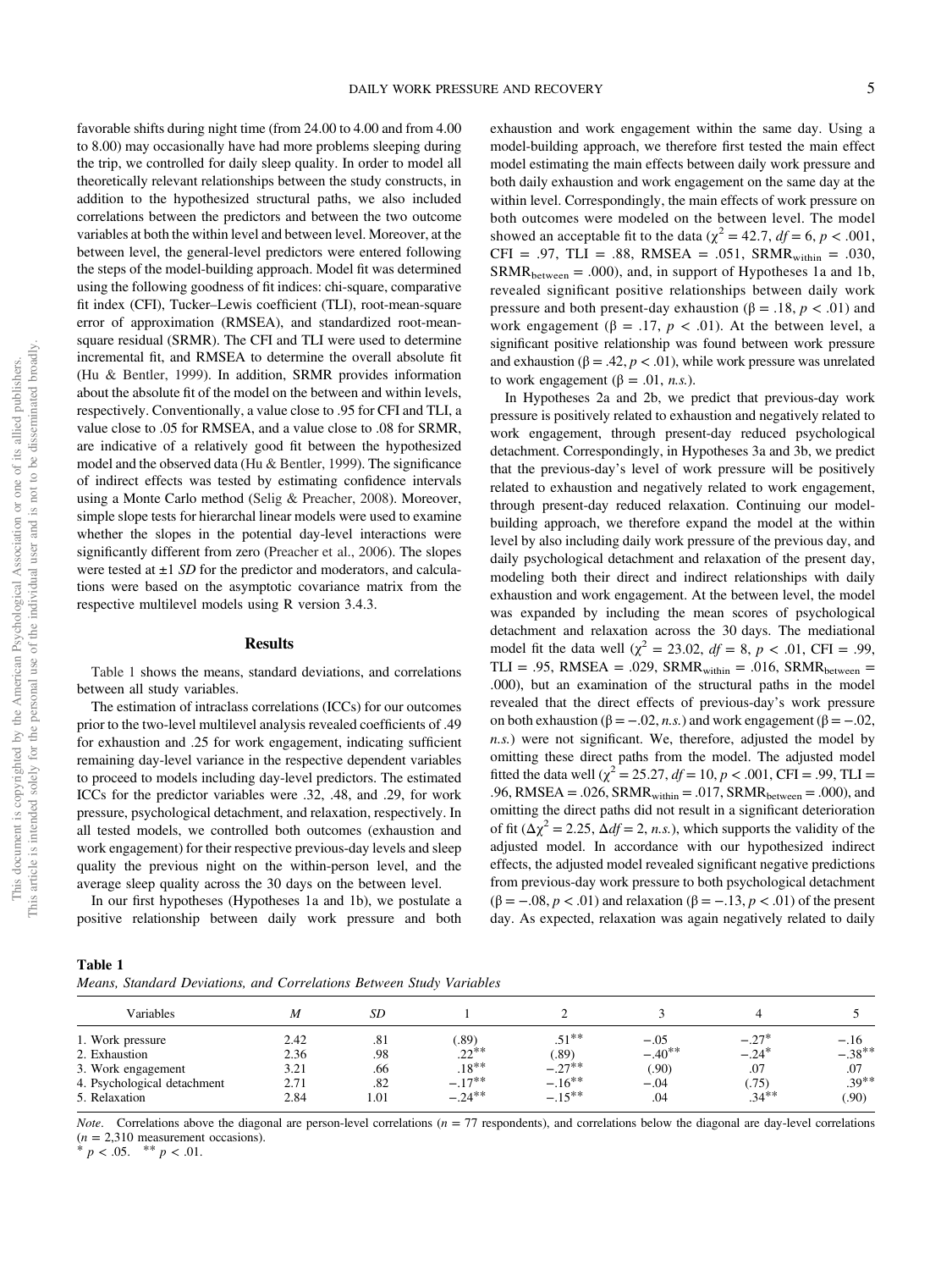<span id="page-6-0"></span>exhaustion ( $\beta = -.05, p < .05$ ) and positively related to daily work engagement ( $\beta = .09$ ,  $p < .01$ ). In line with our hypothesized mediational effects, the model also revealed that psychological detachment was negatively related to daily exhaustion ( $\beta = -.07$ ,  $p < .01$ ), but, surprisingly and contrary to our hypothesis, the model also revealed a significant negative relationship between psychological detachment and work engagement ( $β = -.05, p < .05$ ). At the between level, work pressure was negatively related to psychological detachment ( $\beta = -.26, p < .05$ ), while the relationship between work pressure and relaxation was nonsignificant ( $\beta = -.17, n.s$ .). Moreover, the psychological detachment was not significantly related to either of the two outcome variables. In contrast, relaxation significantly explained between-level variance in exhaustion ( $\beta$  =  $-0.22$ ,  $p < 0.05$ ) but was unrelated to work engagement (β =  $-0.01$ , *n.s.*).

In Hypotheses 4a and 4b, we predict that previous-day psychological detachment and relaxation buffer the positive relationship between daily work pressure and exhaustion, while in Hypotheses 5a and 5b, we postulate that previous-day psychological detachment and relaxation will strengthen the positive relationship between daily work pressure and work engagement. In order to test the complete hypothesized model, we therefore further expanded the adjusted mediational model to also include previous-day psychological detachment and relaxation, modeling both their direct effects and interactional effects with present-day work pressure on both daily outcomes. In addition to these effects, the model is also expanded by including the autoregressive prediction from previous-day psychological detachment and relaxation to presentday detachment and relaxation, representing the day-to-day stability of these constructs. At the between level, the interactional effects between work pressure and two forms of recovery experiences were included. Estimating the complete hypothesized multilevel model revealed an acceptable fit ( $\chi^2$  = 160.01, *df* = 41, *p* < .001, CFI = .96, TLI = .90, RMSEA = .035, SRMR<sub>within</sub> = .030, SRMR<sub>between</sub> = .088), which supports the overall validity of the model. Figure 1 presents the standardized between-level and within-level parameter estimates for the final multilevel model.

As can be seen in Figure 1, the significant positive prediction from daily work pressure to daily exhaustion (β = .16,  $p < .01$ ), and work engagement ( $\beta = .17$ ,  $p < .01$ ) remains significant in the final model, providing support for both Hypotheses 1a and 1b. With regard to our mediational hypotheses, as expected, the final model revealed a significant negative relationship between previous-day work pressure and present-day relaxation between shifts ( $\beta = -.07$ ,  $p \leq 0.05$ ). However, the hypothesized negative link between previous-day work pressure and psychological detachment was no longer significant. Moreover, present-day relaxation between shifts was positively related to present-day engagement (β = .09,  $p$  < .01), and negatively related to present-day exhaustion ( $\beta = -.05$ ,  $p <$ .05). In contrast, our analysis revealed a significant negative relationship between psychological detachment and exhaustion on the present day ( $\beta = -.07, p < .01$ ), while the expected positive relationship between psychological detachment between shifts and present-day work engagement remained negative ( $β = -.05$ ,  $p < .05$ ) in the final model. Testing the specific indirect effects by obtaining Monte Carlo-estimated confidence intervals consistently

# Figure 1

Between-Level and Within-Level Parameter Estimates (β Coefficients) for the Final Multilevel Model

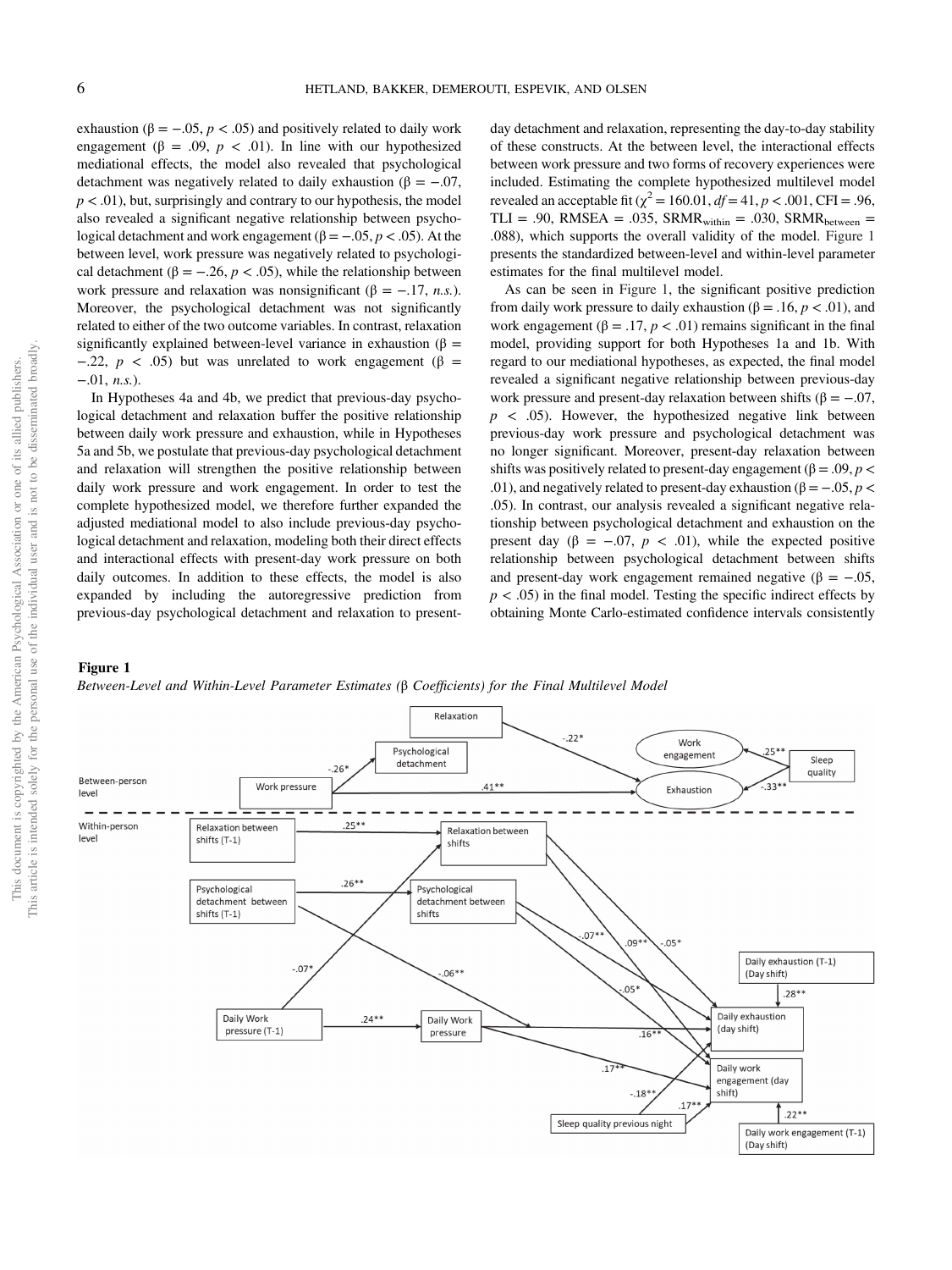revealed that neither the effect from previous-day work pressure, through psychological detachment, on exhaustion, Estimate; Est = .002, 95% CI [−.001 to .006], nor work engagement, Est = .001, 95% CI [−.001 to .004], were significant in the final model. Hence, Hypotheses 2a and 2b were not supported. However, as predicted, we find a significant positive indirect effect between previous-day work pressure and present-day exhaustion through present-day relaxation, Est = .004,  $95\%$  CI [.001-.010], and a significant negative indirect effect between previous-day work pressure and present-day work engagement through reduced daily relaxation, Est = −.006, 95% CI [−.011 to −.002]. Hence, Hypotheses 3a and 3b were both supported in the final model.

Finally, as can been see in [Figure 1](#page-6-0), we find a significant negative interaction effect between daily work pressure and previous-day psychological detachment in the prediction of exhaustion  $(B =$  $-0.060, p < 0.01$ , while the other expected interaction effects were not significant in the final model. Hence, the results yielded support for Hypothesis 4a, while Hypotheses 4b, 5a, and 5b were not supported. At the between level, neither the interaction between work pressure and psychological detachment nor the interaction between work pressure and relaxation was significant.

Figure 2 presents the interactional effect of daily work pressure and previous-day psychological detachment on the prediction of daily exhaustion. In accordance with the expected buffering effect of psychological detachment in Hypothesis 4a, the positive relationship between daily work pressure and exhaustion was stronger in the group reporting low psychological detachment between shifts the previous day than in the group reporting high psychological detachment. Accordingly, simple slope tests show that the positive slope for those scoring low on psychological detachment is significant, Slope = 0.256 (0.053),  $z = 4.860$ ,  $p < 0.01$ , while the slope for those scoring high on psychological detachment between shifts is not

#### Figure 2



3.30  $3.10$  $2.90$ 2.70 Daily exhaustion 2.50 2.30 2.10 1.90  $1.70$ - + - Low psychological detachment 1.50 - High psychological detachment 1.30 Low work pressure High work pressure

significant, Slope =  $0.089(0.054)$ ,  $z = 1.666$ , *n.s.*, at the conditional values of  $\pm 1$  standard deviation.

#### Discussion

This study investigated how naval cadets on a military operation at sea succeed in meeting their daily job demands and protecting their well-being. We used the SDM (Sonnentag & Fritz, 2015) to test the role of two recovery strategies, that is psychological detachment and relaxation, in the stressor–strain relationship—from day to day. The results showed that previous-day work pressure was positively related to exhaustion and negatively related to engagement through reduced relaxation, but not through reduced psychological detachment, as suggested by the SDM. Consistent with the model, psychological detachment (but not relaxation) moderated the link between daily work pressure and exhaustion. The positive relationship between work pressure and daily exhaustion was stronger among cadets reporting low psychological detachment between shifts than among those reporting high detachment. However, the recovery experiences did not moderate the link between daily work pressure and work engagement. In the following, we discuss the most important theoretical contributions and practical implications.

#### Theoretical Contributions

The present within-person study contributes to the recovery literature in several ways. The first contribution is that we tested the propositions of the SDM in an unusual setting, that is naval cadets involved in an actual operation, exposed to certain risks and working shifts, and who could recover under constrained conditions, namely in the work context (on board the ship). The SDM postulates that, on days people experience high work pressure, they are more likely to use off-job time to finish work. On such days, individuals have more reasons to ruminate about work and may need more time to "switch off" and unwind from work-related activities (Sonnentag & Kruel, 2006). The results of the present study did not support the hypothesis that job stressors undermine subsequent psychological detachment and therefore indirectly lead to job strain, as hypothesized in the SDM. This is surprising since between-person studies (Kinnunen et al., 2011; Safstrom & Hartig, 2013; Von Thiele Schwarz, 2011) and a within-person diary study (Germeys & De Gieter, 2017) demonstrate that employees who are exposed to more job stressors are less likely to detach from their work and report higher levels of strain.

The nonsignificant relationship found in the present study between previous-day work pressure and psychological detachment is inconsistent with previous research that has suggested a negative relationship (Sonnentag & Fritz, 2015). It is conceivable that the specific and constrained conditions on board the ship make it difficult to detach from work—independently of the daily workload. For example, the difference between work time and nonwork time is less clear when cadets are constantly physically present in the work context, and the cadets' opportunity to psychologically detach is more dependent on the present-day context on board the ship than on previous-day work pressure. Indeed, a comparison of the mean score on daily psychological detachment found in the present study with findings in previous research carried out in Germany (e.g., Sonnentag et al., 2008) and the Netherlands (Bakker et al., 2015) indicates that the mean score on board the sailing ship is about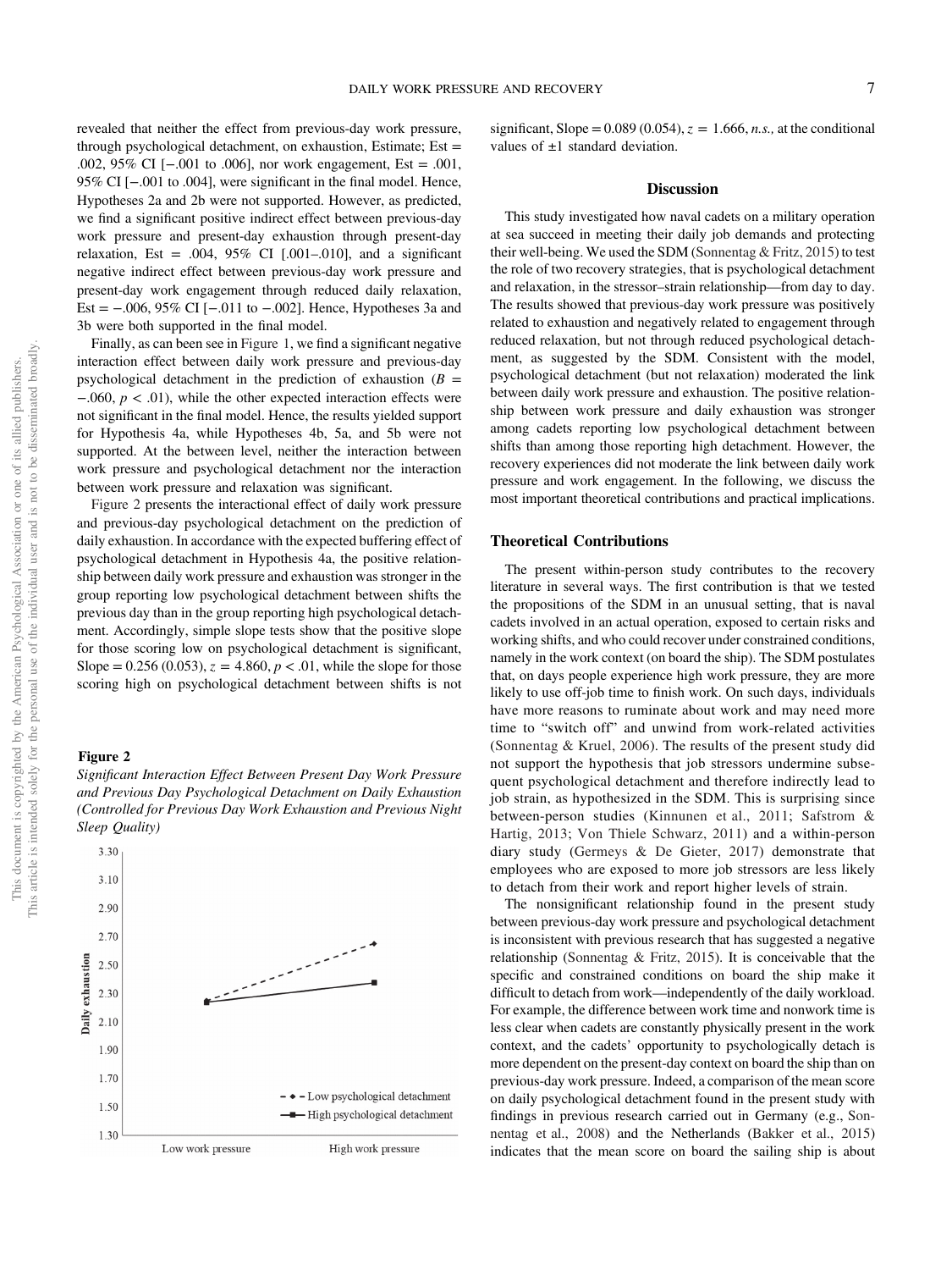one standard deviation lower on average than in the other two studies. Thus, forgetting work and becoming fully immersed in other activities seems to be more difficult when recovery has to take place in the same context as the context in which one works. Another possible explanation is that the use of a prospective change model in the present study, which means that work pressure and detachment are measured at different points in time, is a much stricter test of the mediating mechanism of psychological detachment than is the case in the analytical approach used in Germeys and De Gieter (2017) diary study, where the constructs were modeled simultaneously.

The second central SDM hypothesis, that previous-day psychological detachment would buffer the link between work pressure and exhaustion, was confirmed. Our findings are consistent with previous studies that have demonstrated interactional effects between stressors and psychological detachment in relation to strain in more general work contexts (Korunka et al., 2012; Sianoja et al., 2018; Sonnentag et al., 2010). Despite the fact that the cadets experienced reduced opportunities to detach psychologically, detachment still had an important "buffering" effect on the relationship between work pressure and exhaustion within a day, as predicted by the SDM. Importantly, this finding demonstrates that psychological detachment is an important recovery strategy that helps to alleviate the impact of daily work pressure on individuals' energy resources. Note that we found evidence for the interaction effect despite the fact that psychological detachment showed a relatively low mean value of 2.71 on a 5-point scale, and despite the participants working under constrained conditions.

A second contribution of the present study is that we argued and showed that relaxation may play a role in the stressor–strain relationship that is similar to psychological detachment in the SDM. These findings expand the SDM and suggest that reduced relaxation is one of the mechanisms through which work pressure translates into impaired well-being. Relaxation experiences have the potential to reduce activation and to increase positive affect (Sonnentag & Fritz, 2007), and may be the result of meditation, listening to music, or playing board games. Following a day where work pressure is high, individuals are less able to relax because they experience prolonged activation during off-job time, which prevents them from truly restoring the energizing and cognitive resources needed to be vigorous and enthusiastic about work. Although relaxation plays an important mediating role in the work pressure and strain processes, it did not moderate the daily link between work pressure and the two outcomes as we had expected it to do when expanding the SDM framework. One explanation for this could be that under constrained conditions where the cadets' opportunities to withdraw from social interaction and to engage in individual relaxation activities are limited, the cadets profit more from their ability to detach from the activities of the specific day than from their ability to relax. In such a context, even some degree of relaxation helps everyone since the possibility to relax is constrained. Moreover, in the present study, we investigated how and whether previous-day relaxation moderated the stressor–well-being relationship when controlling for sleep quality the night before the shift. Relaxation and sleep are highly related, since both are states characterized by reduced activation. Thus, the potential stressreducing effect of relaxation during off-time the previous day may act through the quality of sleep during night time. This possible mediated-moderation mechanism should be further examined in future studies.

A final contribution is that we tested work engagement as an outcome in the SDM (Sonnentag & Fritz, 2015). Our findings clearly showed that work pressure acted as a challenge job demand and was positively related to work engagement. Although neither previous-day psychological detachment nor relaxation facilitated this positive relationship between work pressure and work engagement, we find support for the hypothesized inconsistent mediation. Specifically, following days on which the naval cadets have to work at high speed and only have limited time in which to do their work well, they are less likely to relax between shifts and are consequently less engaged in their work. This within-person effect means that, on days when individuals can relax and lower their own arousal during off-job time, they can restore the energizing and cognitive resources they need to carry out their work tasks in an enthusiastic and engaged way. In addition, these findings expand the original SDM and previous research by showing that relaxation is an important mediator in the job stressor–strain relationship.

## Strengths, Limitations, and Avenues for Future Research

A clear strength of the present study is its use of a reasonably large sample and the collection of data over a period as long as 30 days. Because modeling prospective changes using diary data requires high statistical power (Larson & Almeida, 1999), the present study provided a unique opportunity to test the SDM. Another strength is that, unlike most other field studies, the participants were located in and exposed to more or less the same conditions throughout the measurement period (i.e., on board a sailing ship). Hence, it is likely that the extent to which the cadets were exposed to various possible confounding variables, such as weather and opportunities to exercise, was the same for the whole group. During the voyage, the cadets did not have access to their personal mobile phones and were not allowed to play computer games. In addition, contact with family members was limited to one phone call. This rules out potential confounding variables that are often present when studying recovery processes in other work settings. It should be noted that these restrictions might also reduce the extent to which our findings can be generalized to more mundane workplaces, where such potential barriers to the recovery process may exist.

Although the findings were generally consistent with our theorybased predictions, one possible limitation is that the majority of the sample was male and quite young and that the work tasks were rather unique (e.g., climbing masts, dealing with fluctuating weather conditions, engaging in military operations). Thus, we do not know whether the findings are generalizable across genders, older employees, and other occupational groups. However, various occupational groups, including the navy, offshore drilling contractors, and container transport companies, carry out ocean crossings or large-scale operations at sea. Our findings are important to these occupational groups, and future research should test whether the findings can be generalized to more mundane jobs. Occupational settings in which individuals do not work shifts and have clear off-job time may even be better suited to showing the value of psychological detachment and relaxation as recovery strategies.

Another possible limitation of this study is that we used selfreported work pressure and strain, which may be subject to impression management motives or cognitive biases. The problem with self-report measures is that the same person provides all the information and that statistical relationships between constructs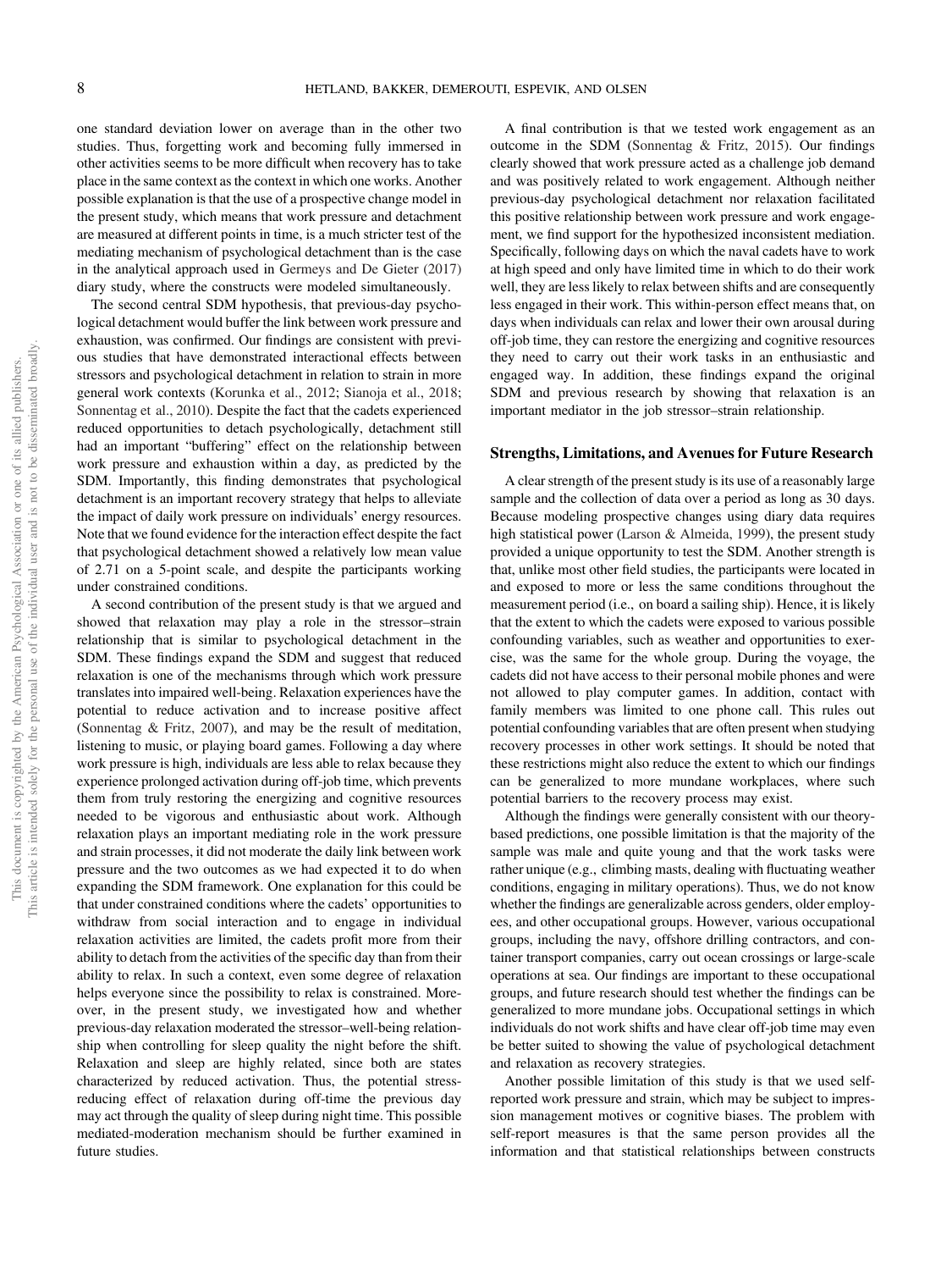may be inflated as a result of common source bias (Podsakoff et al., 2012). However, previous research has shown that self-ratings of work pressure are positively related to observer ratings of work pressure (Demerouti et al., 2001) and that objective workload measures in a hospital context (e.g., hospital service census, patient length of stay, daily admissions) are related to patient outcomes (e.g., intensive care unit transfers and patient deaths). However, new research may include impression management motives or use work pressure interventions in order to rule out alternative explanations.

Third, as in all field studies, we were unable to carry out a strict test of cause and effect while simultaneously having control of all potential third variables. However, we formally tested the hypothesized causal order of the mediational part of the SDM by applying a prospective change model, which is regarded as the most powerful test of causality when using diary data (Larson & Almeida, 1999). Moreover, we used the SDM to argue that work pressure influences employee strain and impaired well-being and that recovery experiences qualify this effect. Nevertheless, exhaustion may also lead to more work pressure, for example when tired individuals start to make mistakes that add to already high job demands. Future research could test causal and reversed causal effects by evaluating recovery interventions, and by following the participants during the weeks in which they implement the recovery strategies they have learned in intervention training (Hahn et al., 2011).

Finally, the reliability coefficient of the daily psychological detachment measure was relatively low on one of the days. This may be due to the fact that the experiences to be assessed may not be equally prevalent on each of the days—undermining the validity of the measure. This is a known problem in diary research, which is partly alleviated by the repeated measurements in the present study (30 days). Nevertheless, we urge methodologically interested scholars to investigate the impact of unreliability in daily measures.

# Practical Implications

The practical implication of our findings is that leaders or supervisors should offer their employees sufficient opportunities to engage in recovery activities during off-job time. Whereas recovery activities usually take place in the home domain—a domain organizations should not try to influence—in some occupational contexts, recovery activities take place in the work context (e.g., on board a ship, on oil drilling platforms). In these situations, organizations may want to create conditions where employees are able to unwind and relax (e.g., quiet rooms), provide tablets, Wi-Fi, and headphones so that individuals can listen to music and watch movies, or offer a gym and swimming pool to relax and detach in.

Moreover, HR departments or consultancy firms may want to use the present insights to develop training programs in which employees learn how to use relaxation and psychological detachment as recovery strategies. In such training programs, employees could develop a personalized recovery plan in which they formulate specific and daily recovery activities (see, e.g., Hahn et al., 2011). The current findings indicate that psychological detachment activities, in particular, may be able to buffer the impact of work pressure on exhaustion. Since psychological detachment strategies in operational settings may be rather different from psychological detachment strategies in most other work contexts, it seems important to tailor the intervention to the population in which the intervention takes place.

#### **Conclusion**

The present study has shown that work pressure in an operational setting undermines relaxation and indirectly impairs employee wellbeing. In addition, we found that psychological detachment is a particularly important buffer of the impact of work pressure on exhaustion. Thus, our study suggests that organizations should invest in interventions that improve opportunities for psychological detachment and relaxation. Such interventions seem to be particularly important when individuals are confronted with peaks in their workload because psychological detachment and relaxation experiences replenish used-up psychological resources and seem to provide new resources that can be used to remain engaged during challenging assignments.

# References

- Bakker, A. B., Hetland, J., Olsen, O. K., Espevik, R., & De Vries, J. D. (2020). Job crafting and playful work design: Links with performance during busy and quiet days. Journal of Vocational Behavior, 122, Article 103478. <https://doi.org/10.1016/j.jvb.2020.103478>
- Bakker, A. B., Sanz-Vergel, A. I., Rodríguez-Muñoz, A., & Oerlemans, W. G. (2015). The state version of the recovery experience questionnaire: A multilevel confirmatory factor analysis. European Journal of Work and Organizational Psychology, 24(3), 350–359. [https://doi.org/10.1080/](https://doi.org/10.1080/1359432X.2014.903242)<br>1359432X.2014.903242<br>Bennett, A. A., Bakker, A. B., & Field, J. G. (2018). Recovery from work-[1359432X.2014.903242](https://doi.org/10.1080/1359432X.2014.903242)
- Bennett, A. A., Bakker, A. B., & Field, J. G. (2018). Recovery from work-related effort: A meta-analysis. Journal of Organizational Behavior, 39(3), 262–275. <https://doi.org/10.1002/job.2217>
- Bono, J. E., Glomb, T. M., Shen, W., Kim, E., & Koch, A. J. (2013). Building positive resources: Effects of positive events and positive reflection on work stress and health. Academy of Management Journal, 56(6), 1601– 1627. <https://doi.org/10.5465/amj.2011.0272>
- Breevaart, K., & Bakker, A. B. (2018). Daily job demands and employee work engagement: The role of daily transformational leadership behavior. Journal of Occupational Health Psychology, 23(3), 338–349. [https://](https://doi.org/10.1037/ocp0000082) [doi.org/10.1037/ocp0000082](https://doi.org/10.1037/ocp0000082)
- Breevaart, K., Bakker, A. B., Demerouti, E., & Hetland, J. (2012). The measurement of state work engagement. European Journal of Psychological Assessment, 28(4), 305–312. [https://doi.org/10.1027/1015-5759/](https://doi.org/10.1027/1015-5759/a000111) [a000111](https://doi.org/10.1027/1015-5759/a000111)
- Brosschot, J. F., Pieper, S., & Thayer, J. F. (2005). Expanding stress theory: Prolonged activation and perseverative cognition. Psychoneuroendocrinology, 30(10), 1043–1049. [https://doi.org/10.1016/j.psyneuen.2005](https://doi.org/10.1016/j.psyneuen.2005.04.008) [.04.008](https://doi.org/10.1016/j.psyneuen.2005.04.008)
- Cavanaugh, M. A., Boswell, W. R., Roehling, M. V., & Boudreau, J. W. (2000). An empirical examination of self-reported work stress among U.S. managers. Journal of Applied Psychology, 85(1), 65–74. [https://doi.org/10](https://doi.org/10.1037/0021-9010.85.1.65) [.1037/0021-9010.85.1.65](https://doi.org/10.1037/0021-9010.85.1.65)
- Crawford, E. R., Lepine, J. A., & Rich, B. L. (2010). Linking job demands and resources to employee engagement and burnout: A theoretical extension and meta-analytic test. Journal of Applied Psychology, 95(5), 834– 848. <https://doi.org/10.1037/a0019364>
- Cropley, M., & Millward Purvis, L. (2003). Job strain and rumination about work issues during leisure time: A diary study. European Journal of Work and Organizational Psychology, 12(3), 195–207. [https://doi.org/10.1080/](https://doi.org/10.1080/13594320344000093) [13594320344000093](https://doi.org/10.1080/13594320344000093)
- De Gieter, S., Hofmans, J., & Bakker, A. B. (2018). Need satisfaction at work, job strain, and performance: A diary study. Journal of Occupational Health Psychology, 23(3), 361–372. <https://doi.org/10.1037/ocp0000098>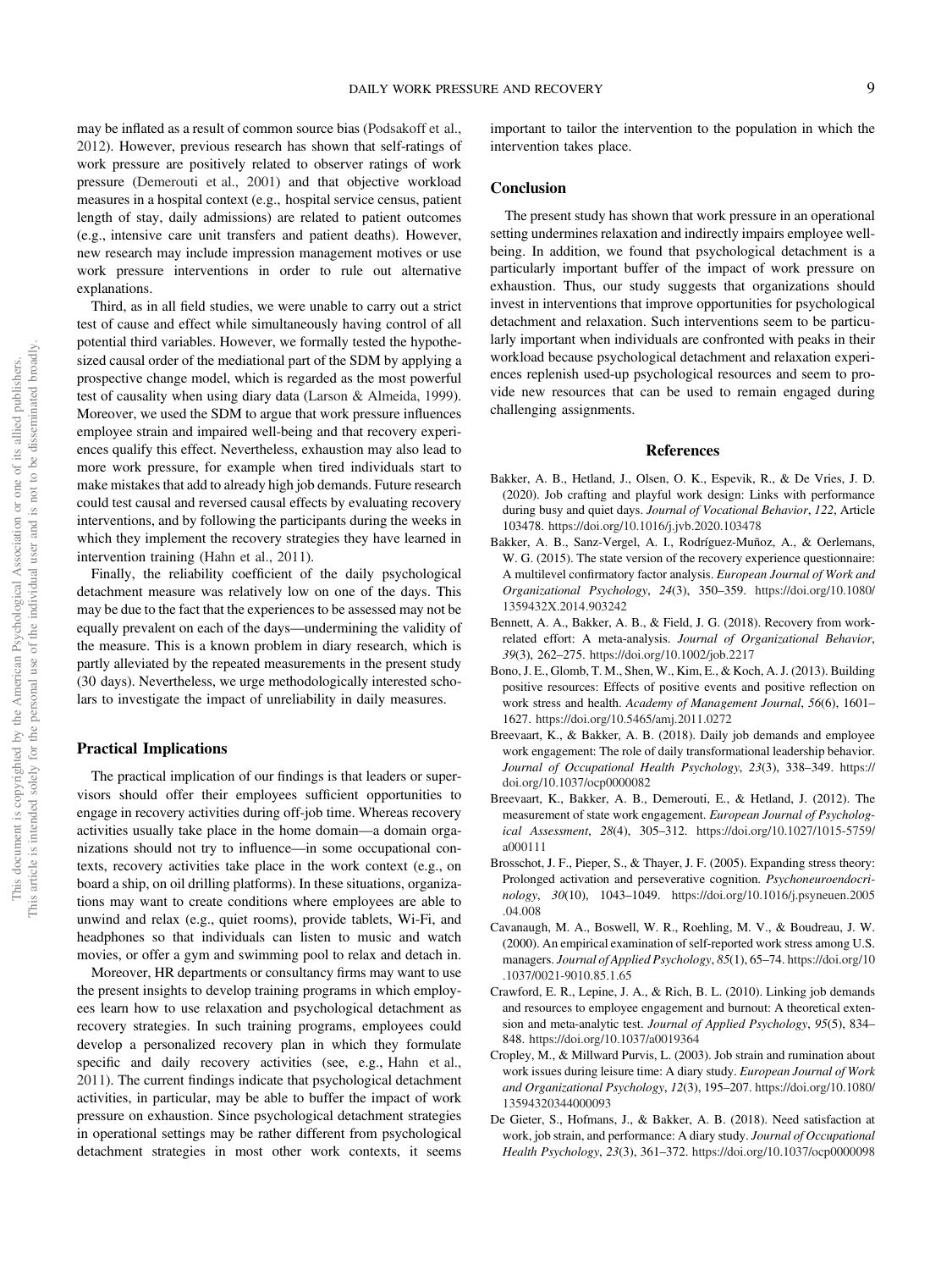- Demerouti, E. (2015). Strategies used by individuals to prevent burnout. European Journal of Clinical Investigation, 45(10), 1106–1112. [https://](https://doi.org/10.1111/eci.12494) [doi.org/10.1111/eci.12494](https://doi.org/10.1111/eci.12494)
- Demerouti, E., Bakker, A. B., & Bulters, A. J. (2004). The loss spiral of work pressure, work–home interference and exhaustion: Reciprocal relations in a three-wave study. Journal of Vocational Behavior, 64(1), 131–149. [https://doi.org/10.1016/S0001-8791\(03\)00030-7](https://doi.org/10.1016/S0001-8791(03)00030-7)
- Demerouti, E., Bakker, A. B., & Halbesleben, J. R. B. (2015). Productive and counterproductive job crafting: A daily diary study. Journal of Occupational Health Psychology, 20(4), 457–469. [https://doi.org/10.1037/](https://doi.org/10.1037/a0039002) [a0039002](https://doi.org/10.1037/a0039002)
- Demerouti, E., Bakker, A. B., Nachreiner, F., & Schaufeli, W. B. (2001). The job demands-resources model of burnout. Journal of Applied Psychology, 86(3), 499–512. <https://doi.org/10.1037/0021-9010.86.3.499>
- Demerouti, E., Bakker, A. B., & Sanz-Vergel, A. (2013). Recovery and work-life interface. In D. A. Major & R. J. Burke (Eds.), Handbook of work-life integration among professionals: challenges and opportunities. Edward Elgar. <https://doi.org/10.4337/9781781009291.00022>
- Germeys, L., & De Gieter, S. (2017). Psychological detachment mediating the daily relationship between workload and marital satisfaction. Frontiers in Psychology, 7, Article 2036. <https://doi.org/10.3389/fpsyg.2016.02036>
- Hahn, V. C., Binnewies, C., Sonnentag, S., & Mojza, E. J. (2011). Learning how to recover from job stress: Effects of a recovery training program on recovery, recovery-related self-efficacy, and well-being. Journal of Occupational Health Psychology, 16(2), 202–216. [https://doi.org/10.1037/](https://doi.org/10.1037/a0022169) [a0022169](https://doi.org/10.1037/a0022169)
- Hu, L., & Bentler, P. M. (1999). Cutoff criteria for fit indexes in covariance structure analysis: Conventional criteria versus new alternatives. Structural Equation Modeling, 6(1), 1–55. [https://doi.org/10.1080/](https://doi.org/10.1080/10705519909540118) [10705519909540118](https://doi.org/10.1080/10705519909540118)
- Ilies, R., Dimotakis, N., & de Pater, I. E. (2010). Psychological and physiological reactions to high workloads: Implications for well-being.<br>https://www.physiological reactions to high workloads: Implications for well-being. Personnel Psychology, 63(2), 407–436. [https://doi.org/10.1111/j.1744-](https://doi.org/10.1111/j.1744-6570.2010.01175.x) [6570.2010.01175.x](https://doi.org/10.1111/j.1744-6570.2010.01175.x)
- Jansen, N., Kant, I., van Amelsvoort, L., Nijhuis, F., & van den Brandt, P. (2003). Need for recovery from work: Evaluating short-term effects of working hours, patterns and schedules. Ergonomics, 46(7), 664–680. <https://doi.org/10.1080/0014013031000085662>
- Kinnunen, U., Feldt, T., Siltaloppi, M., & Sonnentag, S. (2011). Job demands–resources model in the context of recovery: Testing recovery experiences as mediators. European Journal of Work and Organizational Psychology, 20(6), 805–832. [https://doi.org/10.1080/1359432X.2010](https://doi.org/10.1080/1359432X.2010.524411) [.524411](https://doi.org/10.1080/1359432X.2010.524411)
- Korunka, C., Kubicek, B., Prem, R., & Cvitan, A. (2012). Recovery and detachment between shifts, and fatigue during a twelve-hour shift. Work (Reading, Massachusetts), 41(Suppl. 1), 3227–3233. [https://doi.org/10](https://doi.org/10.3233/WOR-2012-0587-3227) [.3233/WOR-2012-0587-3227](https://doi.org/10.3233/WOR-2012-0587-3227)
- Larson, R. W., & Almeida, D. M. (1999). Emotional transmission in the daily lives of families: A new paradigm for studying family process. Journal of Marriage and Family, 61(1), 5–20. <https://doi.org/10.2307/353879>
- Lepine, J. A., Podsakoff, N. P., & Lepine, M. A. (2005). A meta-analytic test of the challenge stressor–hindrance stressor framework: An explanation for inconsistent relationships among stressors and performance. Academy of Management Journal, 48(5), 764–775. [https://doi.org/10.5465/amj](https://doi.org/10.5465/amj.2005.18803921) [.2005.18803921](https://doi.org/10.5465/amj.2005.18803921)
- MacKinnon, D. P., Fairchild, A. J., & Fritz, M. S. (2007). Mediation analysis. Annual Review of Psychology, 58, 593–614. [https://doi.org/10.1146/](https://doi.org/10.1146/annurev.psych.58.110405.085542) [annurev.psych.58.110405.085542](https://doi.org/10.1146/annurev.psych.58.110405.085542)
- Miller, N. L., Shattuck, L. G., & Matsangas, P. (2011). Sleep and fatigue issues in continuous operations: A survey of U.S. Army officers. Behavioral Sleep Medicine, 9(1), 53–65. [https://doi.org/10.1080/15402002](https://doi.org/10.1080/15402002.2011.533994) [.2011.533994](https://doi.org/10.1080/15402002.2011.533994)
- Nordmo, M., Olsen, O. K., Hetland, J., Espevik, R., Bakker, A. B., & Pallesen, S. (2019). Daily sleep quality and naval work performance: The

role of leadership. International Maritime Health, 70(4), 202–209. [https://](https://doi.org/10.5603/IMH.2019.0032) [doi.org/10.5603/IMH.2019.0032](https://doi.org/10.5603/IMH.2019.0032)

- Ohly, S., Sonnentag, S., Niessen, C., & Zapf, D. (2010). Diary studies in organizational research. Journal of Personnel Psychology, 9(2), 79–93. <https://doi.org/10.1027/1866-5888/a000009>
- Pindek, S., Arvan, M. L., & Spector, P. E. (2018). The stressor–strain relationship in diary studies: A meta-analysis of the within and between levels. Work and Stress, 33(1), 1–21. [https://doi.org/10.1080/02678373](https://doi.org/10.1080/02678373.2018.1445672) [.2018.1445672](https://doi.org/10.1080/02678373.2018.1445672)
- Podsakoff, P. M., MacKenzie, S. B., & Podsakoff, N. P. (2012). Sources of method bias in social science research and recommendations on how to control it. Annual Review of Psychology, 63, 539–569. [https://doi.org/10](https://doi.org/10.1146/annurev-psych-120710-100452) [.1146/annurev-psych-120710-100452](https://doi.org/10.1146/annurev-psych-120710-100452)
- Preacher, K. J., Curran, P. J., & Bauer, D. J. (2006). Computational tools for probing interactions in multiple linear regression, multilevel modeling, and latent curve analysis. Journal of Educational and Behavioral Statistics, 31(4), 437–448. <https://doi.org/10.3102/10769986031004437>
- Safstrom, M., & Hartig, T. (2013). Psychological detachment in the relationship between job stressors and strain. Behavioral Sciences (Basel, Switzerland), 3(3), 418–433. <https://doi.org/10.3390/bs3030418>
- Schaufeli, W. B., Bakker, A. B., & Salanova, M. (2006). The measurement of work engagement with a short questionnaire: A cross-national study. Educational and Psychological Measurement, 66(4), 701–716. [https://](https://doi.org/10.1177/0013164405282471) [doi.org/10.1177/0013164405282471](https://doi.org/10.1177/0013164405282471)
- Schaufeli, W. B., Leiter, M. P., Maslach, C., & Jackson, S. E. (1996). The MBI-General Survey. In C. Maslach, S. E. Jackson, & M. P. Leiter (Eds.), Maslach Burnout Inventory Manual (3rd ed.). Consulting Psychologists Press.
- Selig, J. P., & Preacher, K. J. (2008). Monte Carlo method for assessing mediation: An interactive tool for creating confidence intervals for indirect effects [Computer software]. [https://quantpsy.org/](http://quantpsy.org/)
- Sianoja, M., Kinnunen, U., Mäkikangas, A., & Tolvanen, A. (2018). Testing the direct and moderator effects of the stressor–detachment model over one year: A latent change perspective. Work and Stress, 32(4), 357–378. <https://doi.org/10.1080/02678373.2018.1437232>
- Siltaloppi, M., Kinnunen, U., & Feldt, T. (2009). Recovery experiences as moderators between psychosocial work characteristics and occupational well-being. Work and Stress, 23(4), 330–348. [https://doi.org/10.1080/](https://doi.org/10.1080/02678370903415572) [02678370903415572](https://doi.org/10.1080/02678370903415572)
- Sonnentag, S., Binnewies, C., & Mojza, E. J. (2008). "Did you have a nice evening?" A day-level study on recovery experiences, sleep, and affect. Journal of Applied Psychology, 93(3), 674–684. [https://doi.org/10.1037/](https://doi.org/10.1037/0021-9010.93.3.674) [0021-9010.93.3.674](https://doi.org/10.1037/0021-9010.93.3.674)
- Sonnentag, S., Binnewies, C., & Mojza, E. J. (2010). Staying well and engaged when demands are high: The role of psychological detachment. Journal of Applied Psychology, 95(5), 965–976. [https://doi.org/10.1037/](https://doi.org/10.1037/a0020032) [a0020032](https://doi.org/10.1037/a0020032)
- Sonnentag, S., & Fritz, C. (2007). The recovery experience questionnaire: Development and validation of a measure for assessing recuperation and unwinding from work. Journal of Occupational Health Psychology, 12(3), 204–221. <https://doi.org/10.1037/1076-8998.12.3.204>
- Sonnentag, S., & Fritz, C. (2015). Recovery from job stress: The stressordetachment model as an integrative framework. Journal of Organizational Behavior, 36, 72–103. <https://doi.org/10.1002/job.1924>
- Sonnentag, S., & Kruel, U. (2006). Psychological detachment from work during off-job time: The role of job stressors, job involvement, and recovery-related self-efficacy. European Journal of Work and Organizational Psychology, 15(2), 197–217. [https://doi.org/10.1080/](https://doi.org/10.1080/13594320500513939) [13594320500513939](https://doi.org/10.1080/13594320500513939)
- Stone, A. A., Kennedy-Moore, E., & Neale, J. M. (1995). Association between daily coping and end-of-day mood. Health Psychology, 14(4), 341–349. <https://doi.org/10.1037/0278-6133.14.4.341>
- Tadić, M., Bakker, A. B., & Oerlemans, W. G. M. (2015). Challenge versus  $341-349$ . https://doi.org/10.1037/0278-6133.14.4.341<br>dić, M., Bakker, A. B., & Oerlemans, W. G. M. (2015). Challenge versus<br>hindrance job demands and well-being: A diary study on the moderating